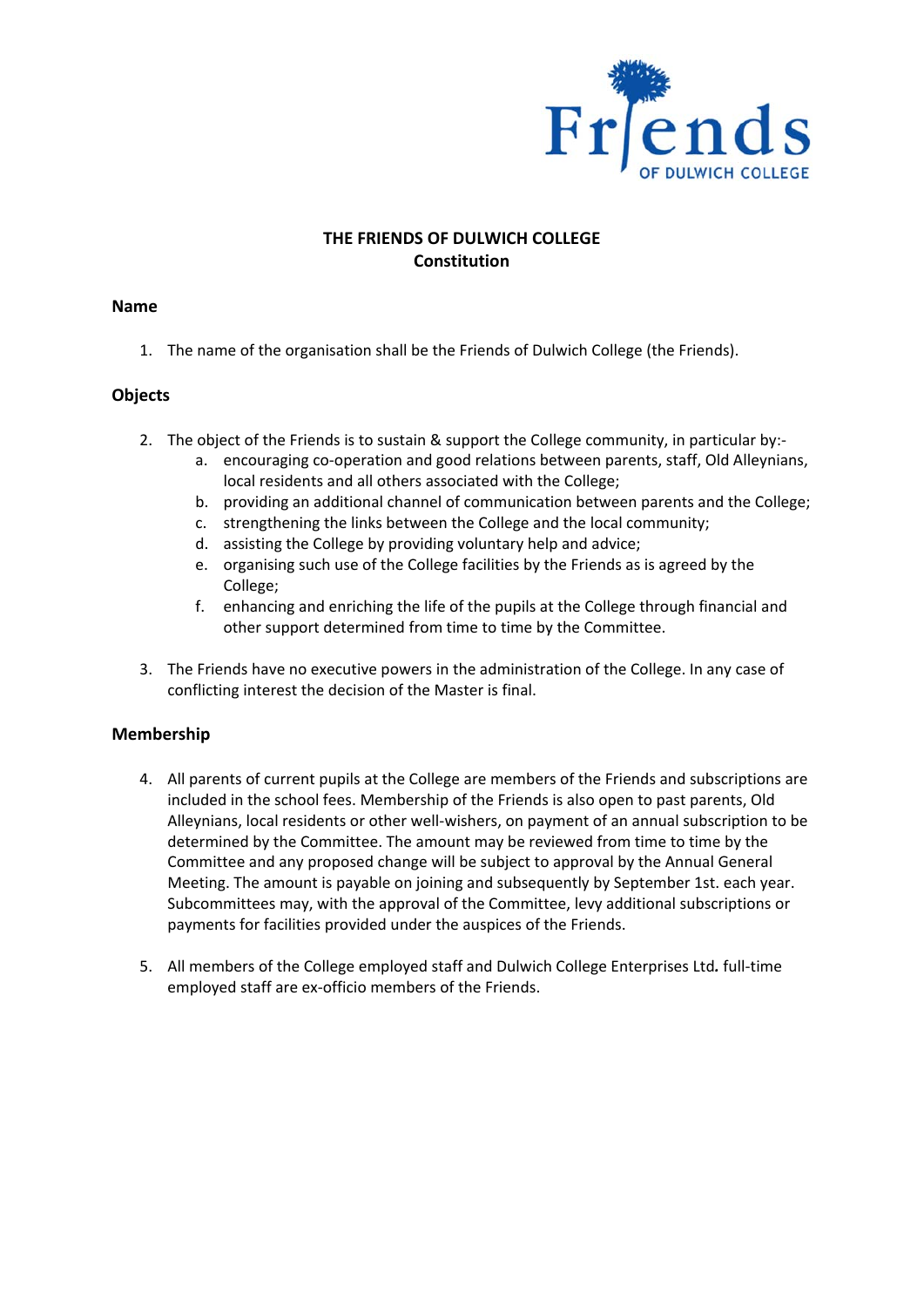## **Committee**

6.

a. The affairs of the Friends shall be managed and the funds administered by the Committee in accordance with the purposes set out in Item 2 of this Constitution. The Committee shall consist of a President, Chairman or Co‐Chairmen, Vice‐Chairman, Secretary, Treasurer and other members as follows:‐

The Master of the College

A Deputy Master

One Common Room representative to be nominated by the staff The President of the Union

One Alleyn Club representative to be nominated by the Club

Six ordinary members, who shall be elected by members of the Friends at the Annual General Meeting. The ordinary Committee members may stand for re‐election each year. One or more Co-ordinators may be elected by the membership at the Annual General Meeting or at a Special general Meeting. The Co‐ordinator roles shall be to assist in the running of the events which are organised by the Committee. Co-ordinators may stand for re-election each year, but may not hold the office for more than three consecutive years.

- b. Casual vacancies on the Committee may be filled by the Committee for the period for which the vacancy has arisen or until the next Annual General Meeting, whichever occurs earlier.
- c. The Committee may co-opt others as required to fill non-elected roles and year group coordinator vacancies not filled by ordinary elected Committee members.
- d. Any member may propose another member for the office of Chairman or Co‐Chairmen, or Vice‐Chairman or for membership of the Committee. Nominations must be lodged with the Secretary one week before the Annual General Meeting, must have the written consent of the nominee and be proposed and seconded by two other Friends, in writing.
- e. The Chairman or Co‐Chairmen of the Friends shall be elected at each Annual General Meeting. He/she shall continue in office until the close of the next Annual General Meeting. The retiring Chairman or Co-Chairmen shall be eligible for re-election but may not hold office for more than three successive years. The Vice‐Chairman, Secretary and Treasurer of the Friends shall also be elected at each Annual General Meeting. They shall be eligible for re‐ election, but may not hold the office for more than three successive years.
- *f.* The Committee shall meet at least once per term*.*
- g. The Committee shall be empowered to invite advisers or specialists (who need not be members of the Friends) to attend its meetings for specific purposes.
- h. The Committee may appoint sub-Committees to deal with any particular matters as may be deemed appropriate. All actions and proceedings of such sub‐Committees shall be fully and promptly reported back to and confirmed by the Committee. Such sub‐Committees shall appoint their own Chairmen, but must include at least one member of the Committee.
- i. The quorum necessary for the transaction of business at a meeting of the Committee shall be six, of whom a minimum of four should be elected members.
- j. Ex-officio and co-opted members of the Committee shall not have voting rights in this Committee**.**

# **General Meetings**

7. The Annual General Meeting of members must be held within six weeks of the start of the Michaelmas Term each year to review the past year's activities, approve the financial accounts, to approve the outgoing Committee's proposed level of subscriptions, to elect a Committee for the coming year and to consider any other business. At any General Meeting a quorum shall consist of twenty members.